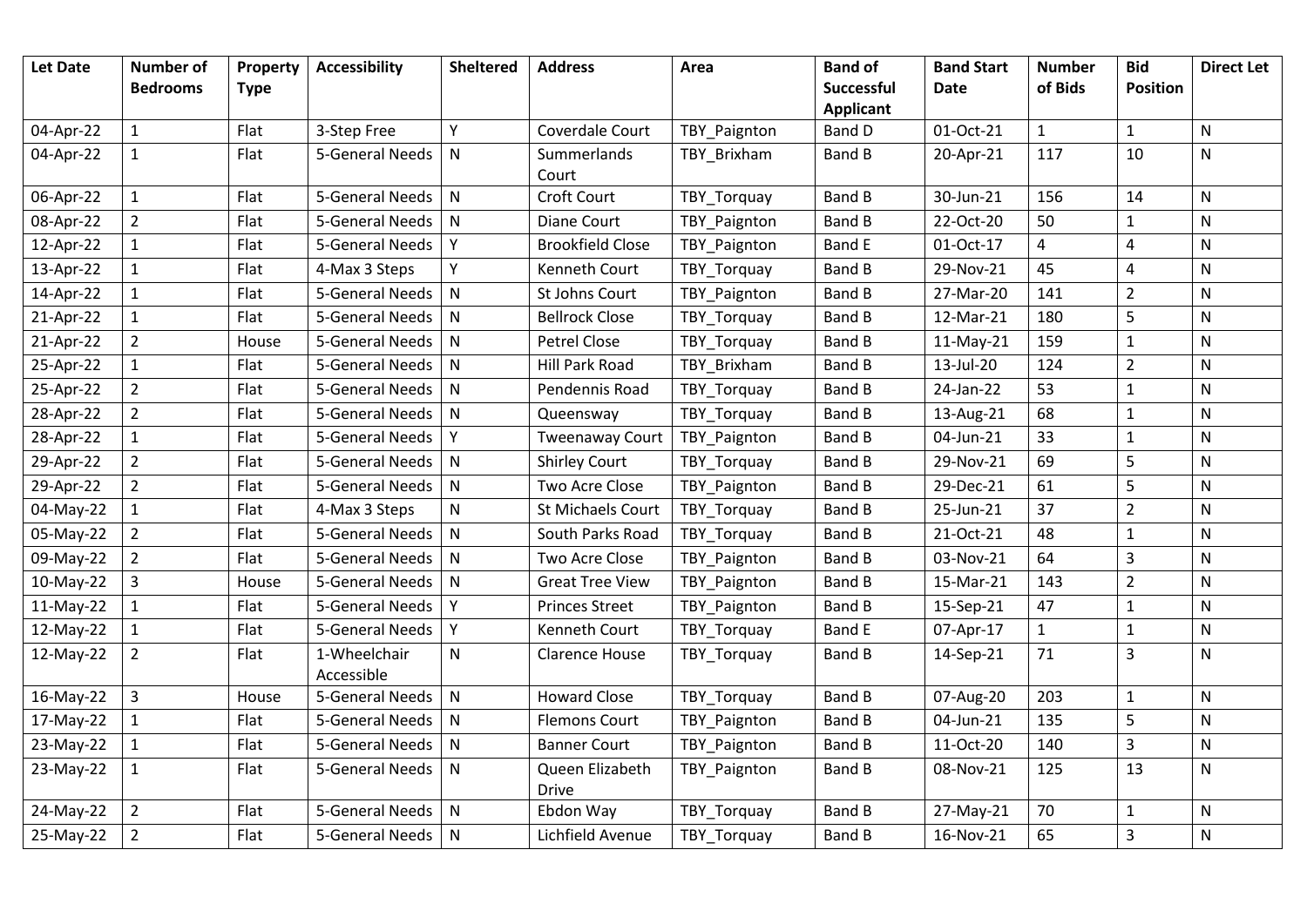| Let Date    | <b>Number of</b> | Property      | <b>Accessibility</b> | <b>Sheltered</b> | <b>Address</b>         | Area         | <b>Band of</b>    | <b>Band Start</b> | <b>Number</b> | <b>Bid</b>      | <b>Direct Let</b> |
|-------------|------------------|---------------|----------------------|------------------|------------------------|--------------|-------------------|-------------------|---------------|-----------------|-------------------|
|             | <b>Bedrooms</b>  | <b>Type</b>   |                      |                  |                        |              | <b>Successful</b> | Date              | of Bids       | <b>Position</b> |                   |
|             |                  |               |                      |                  |                        |              | Applicant         |                   |               |                 |                   |
| 26-May-22   |                  | <b>Bedsit</b> | 5-General Needs   N  |                  | Hoyles Court           | TBY_Paignton | Band B            | 28-Oct-19         | 70            |                 | N                 |
| 30-May-22   |                  | House         | 5-General Needs   N  |                  | St Marys Hill          | TBY Brixham  | <b>Band B</b>     | 13-Jul-20         | 114           |                 | N                 |
| 30-May-22   |                  | House         | 5-General Needs   N  |                  | Fernicombe Close       | TBY Paignton | Band B            | 23-Aug-19         | 238           |                 | N                 |
| 31-May-22   |                  | Flat          | 5-General Needs      | - N              | Two Acre Close         | TBY Paignton | Band B            | 28-Feb-20         | 171           |                 | N                 |
| $31-May-22$ |                  | Flat          | 3-Step Free          | N                | <b>Tweenaway Court</b> | TBY Paignton | <b>Band B</b>     | 14-Oct-21         | 37            |                 | N                 |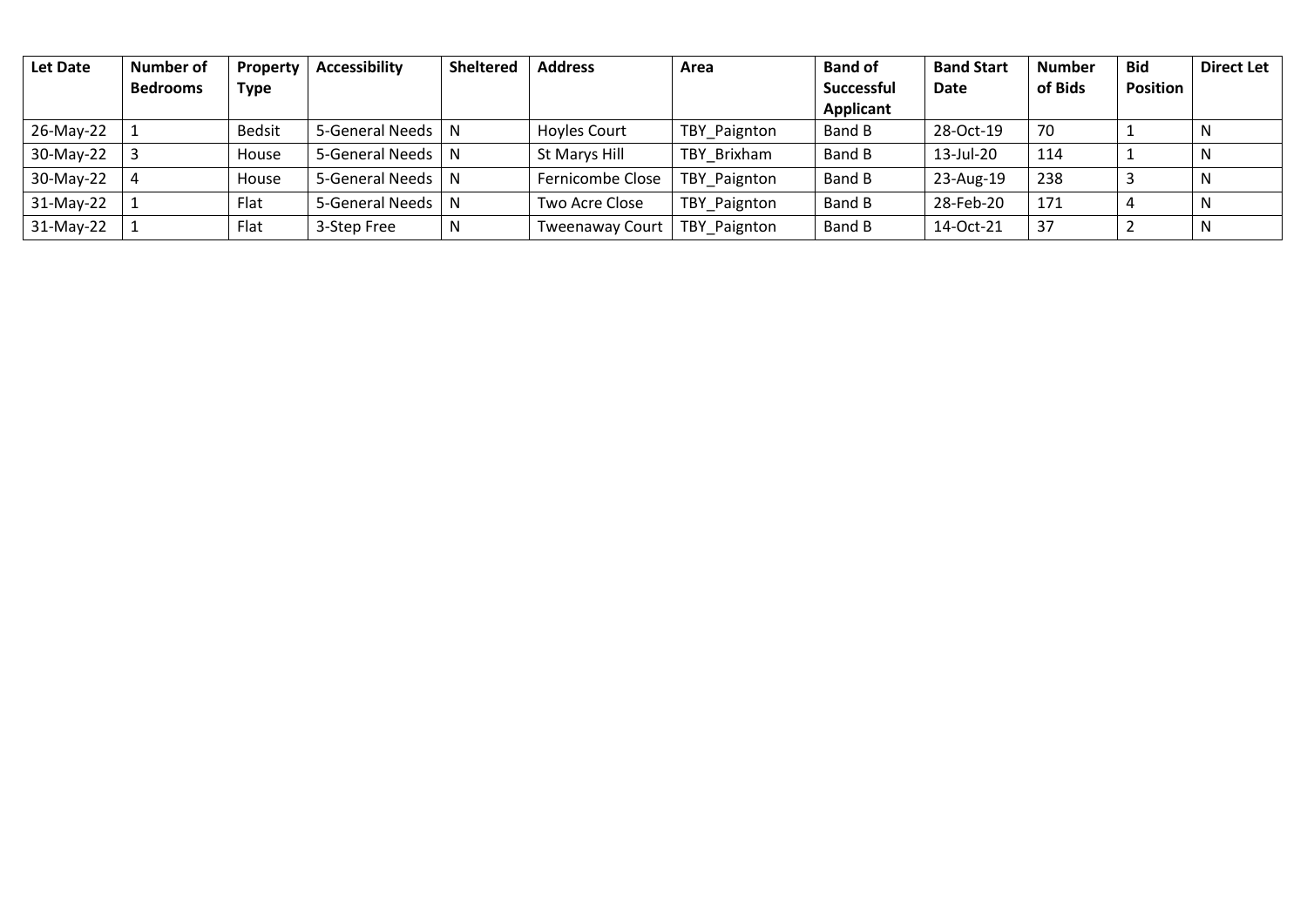